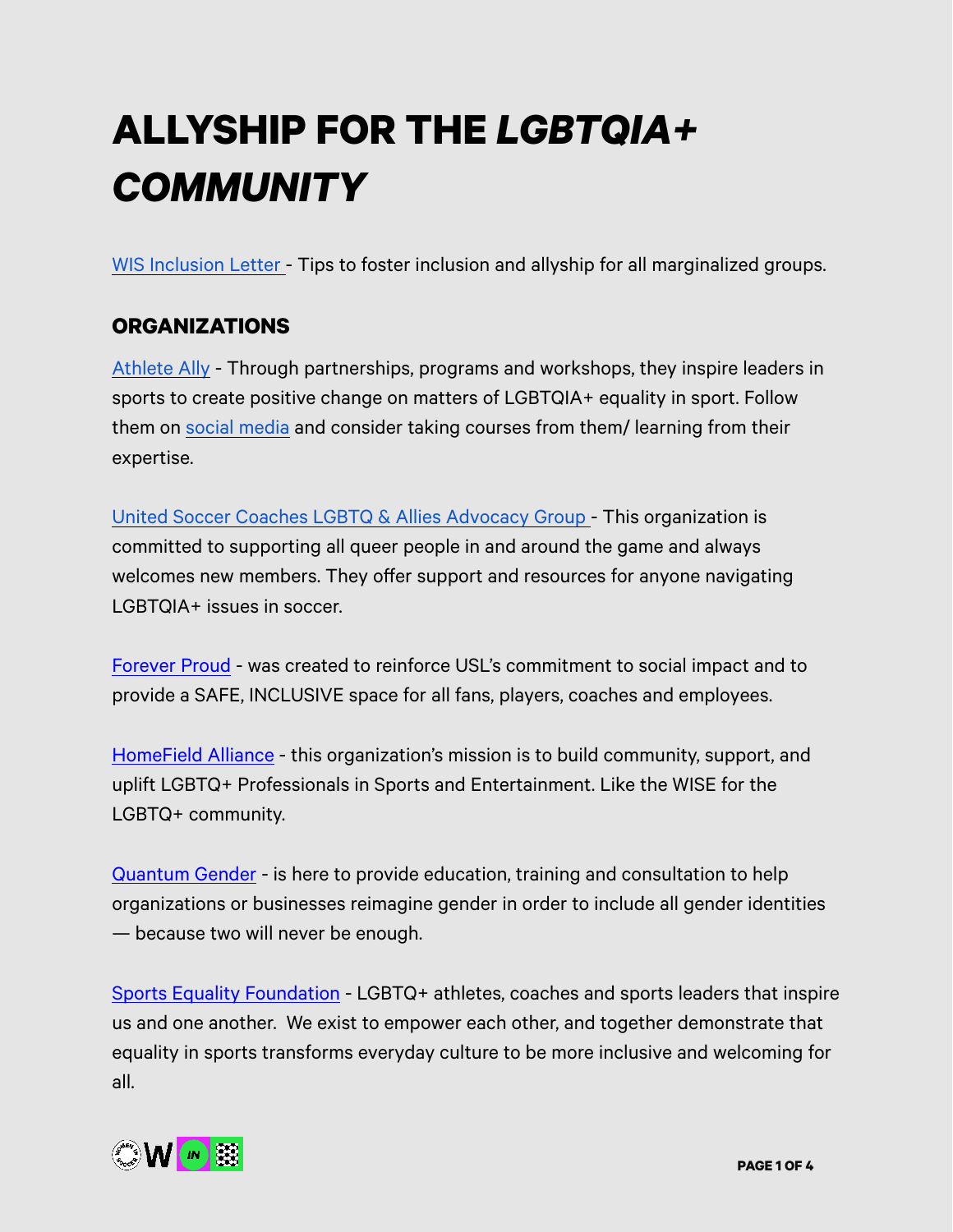[PFLAG National](https://pflag.org/) - The PFLAG Chapter Network--with over 400 chapters across the country--provides confidential peer support, education, and advocacy to LGBTQ+ people, their parents and families, and allies. PFLAG chapters are in communities in all 50 states, the District of Columbia, and Puerto Rico.

### **ARTICLES & REPORTS**

[Why NWSL's 'foundational' statement on Pride matters right now](https://theathletic.com/1925163/2020/07/13/why-nwsls-foundational-statement-on-pride-matters-right-now/?article_source=search&search_query=Why%20NWSL%E2%80%99s%20%E2%80%98foundational%E2%80%99%20statement%20on%20Pride%20matters%20right%20now) - In 2020, Meg Linehan of The Athletic published a piece detailing the importance of the NWSL evolving embrace of LGBTQ Pride.

[Celebrating Trans Players in Pro soccer](https://theworldnews.net/jp-news/soccer-player-kumi-yokoyama-comes-out-as-transgender-it-would-be-harder-to-live-closeted) - Washington Spirit forward Kumi Yokoyama came out as a transgender citing Canada international and OL Reign midfielder Quinn — who also went public with their transition in 2020 — as an inspiration.

[The Truth About Trans Athletes \(2019\)](https://www.menshealth.com/uk/fitness/a26798247/trans-athletes-sporting-performance/) - This report works to distinguish fact from fiction in relation to trans athletes in mainstream, elite sport. The article identifies that there is no data-based scientific evidence suggesting that trans women athletes have advantages over their competitors. The work encourages readers to think about the human lives at the center of the trans athletes debates.

#### [What About the Trans Athletes Who Compete – and Win – in Men's Sports? \(2021\)](https://www.insidehook.com/article/sports/trans-athletes-win-boys-sports) -

Much of the legalities and conversations focus on trans girls and women and the implications of their inclusion in competitive sport, while the experiences and voices of and advocacy for trans boys and men often gets excluded. Centered on the personal experience of a high school senior trans athlete who competed for his school's girls team before competing on the boy's team, this article explains the power sport holds for transgender people, especially at the grassroots and youth level and redirects the conversation away from competition and toward the emotional, psychological, and physical realities of transgender life within the context of sport.

[Living Non Binary in a Binary SpoBrts World](https://www.si.com/wnba/2021/04/16/nonbinary-athletes-transgender-layshia-clarendon-quinn-rach-mcbride-daily-cover) - While many trans athletes have become political lightning rods, nonbinary people like the WNBA's Layshia Clarendon are left out of the conversation.

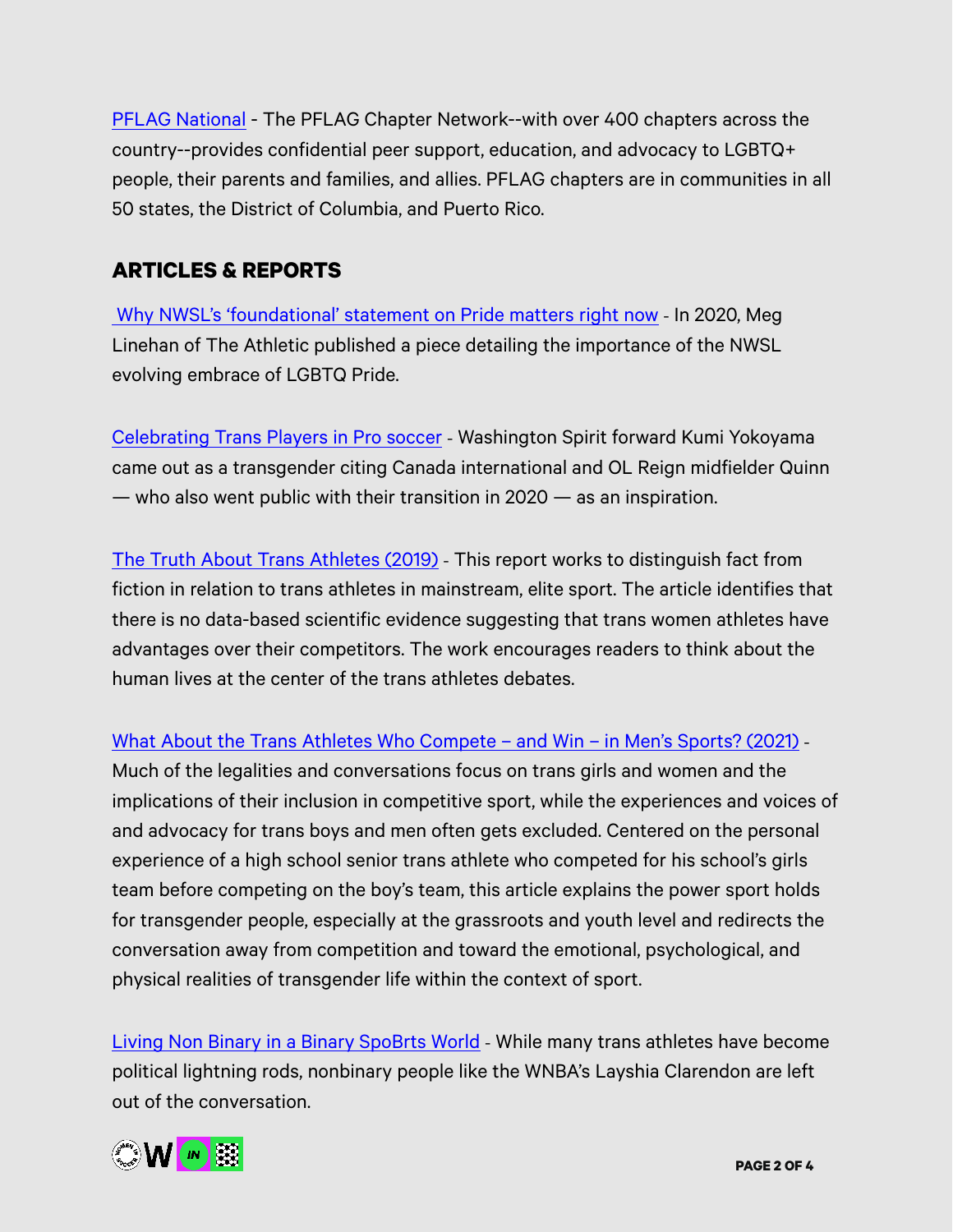[Trans Girls Belong on Girls' Sports Teams](https://www.scientificamerican.com/article/trans-girls-belong-on-girls-sports-teams/) - There is no scientific case for excluding them - another great article on anti-trans athlete bill

[Spirit's Yokoyama comes out as transgender man](https://www.espn.com/soccer/washington-spirit/story/4416541/washington-spirits-kumi-yokoyama-comes-out-as-transgender-it-would-be-harder-to-live-closeted) - Washington Spirit and Japan forward Kumi Yokoyama came out as a transgender man in a video posted to Yuki Nagasato's YouTube channel on Sunday.

#### **BOOKS**

[Loving Sports When They don't Love you Back](https://www.texasmonthly.com/the-culture/loving-sports-when-they-dont-love-you-back-is-an-ethical-guide-for-fans/) - A book by two sports journalists on how to consider the ethical issues of inequity in the sports we love.

## **PODCASTS**

[The LGBT Sport Podcast](https://www.bbc.co.uk/sounds/series/p06m38g1) - Taking a look at LGBTQ+ issues in sport. Hosted by Jack Murley, BBC Radio Cornwall.

[Burn It All Down](https://www.burnitalldownpod.com/) - An intersectional feminist sports podcast. [In episode 171](https://www.burnitalldownpod.com/episodes/171), the dynamic team of experts at Burn it All Down talk about recent challenges to the gender binaries at the heart of sport and suggest some ideas for how to move beyond homophobic and transphobic sporting cultures.

#### **FILMS**

[Changing The Game](https://www.hulu.com/movie/changing-the-game-71bcd7f5-63b4-485c-b4ee-ed41517484d1) - As a worldwide debate about the inclusion of transgender people in sports grows, this documentary has entered the conversation putting the lives and experiences of trans youth at the core. *Available on Hulu*

#### **RESOURCES MEMBERS SHARED DURING OUR COFFEE & PROGRESS**

I highly recommend [OutSports](https://www.outsports.com/2021/3/22/22340671/kim-brady-cal-soccer-lesbian-coming-ou) also. *Thank you, Kim Brady*

The Full Kit Wankers podcast featuring Couper Gunn: [2/23/21 - Couper Gunn \(Sports](https://podcasts.apple.com/us/podcast/2-23-21-couper-gunn-sports-equality-foundation-x-fkws/id1436679306?i=1000510365564)  [Equality Foundation\) x FKWs "We want to show people that not only is it possible to be](https://podcasts.apple.com/us/podcast/2-23-21-couper-gunn-sports-equality-foundation-x-fkws/id1436679306?i=1000510365564)  [queer and an athlete, but it's empowering to be both."](https://podcasts.apple.com/us/podcast/2-23-21-couper-gunn-sports-equality-foundation-x-fkws/id1436679306?i=1000510365564) *Thank you, David Goldstein*